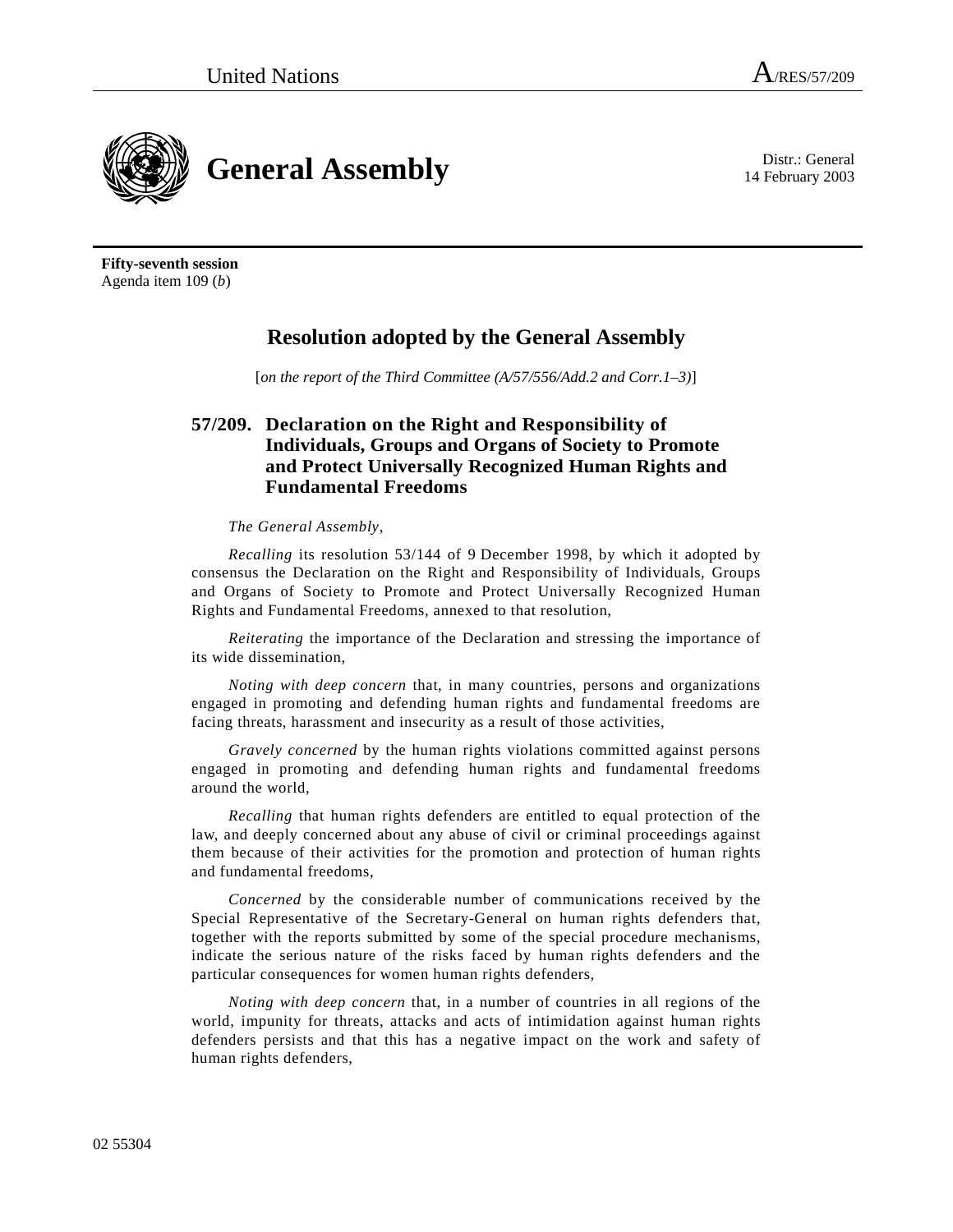*Emphasizing* the important role that individuals, non-governmental organizations and groups play in the promotion and protection of human rights and fundamental freedoms, including in combating impunity,

*Recalling* that, under the International Covenant on Civil and Political Rights<sup>1</sup> certain rights are recognized as non-derogable, and emphasizing that derogation from other rights and freedoms can only take place under strict observance of the agreed conditions and procedures identified under article 4 of the Covenant,

*Welcoming* the cooperation between the Special Representative and other special procedures of the Commission on Human Rights,

*Welcoming also* regional initiatives for the promotion and protection of human rights and the cooperation between international and regional mechanisms for the protection of human rights defenders, and encouraging further development in this regard,

*Recalling* that the primary responsibility for promoting and protecting human rights rests with the State, and noting with deep concern that the activities of some non-State actors pose a major threat to the security of human rights defenders,

*Emphasizing* the need for strong and effective measures for the protection of human rights defenders,

 1. *Calls upon* all States to promote and give full effect to the Declaration on the Right and Responsibility of Individuals, Groups and Organs of Society to Promote and Protect Universally Recognized Human Rights and Fundamental Freedoms;

 2. *Welcomes* the reports of the Special Representative of the Secretary-General on human rights defenders<sup>2</sup> and her contribution to the effective promotion of the Declaration and improvement of the protection of human rights defenders worldwide;

 3. *Condemns* all human rights violations committed against persons engaged in promoting and defending human rights and fundamental freedoms around the world, and urges States to take all appropriate action, consistent with the Declaration and all other relevant human rights instruments, to eliminate such human rights violations;

 4. *Calls upon* all States to take all necessary measures to ensure the protection of human rights defenders;

 5. *Emphasizes* the importance of combating impunity, and in this regard urges States to take appropriate measures to address the question of impunity for threats, attacks and acts of intimidation against human rights defenders;

 6. *Urges* all Governments to cooperate with and assist the Special Representative in the performance of her tasks and to furnish all information in the fulfilment of her mandate upon request;

 7. *Encourages* Governments to give serious consideration to inviting the Special Representative to visit their countries so as to enable her to fulfil her mandate even more effectively;

**\_\_\_\_\_\_\_\_\_\_\_\_\_\_\_** 

<sup>&</sup>lt;sup>1</sup> See resolution 2200 A (XXI), annex.

 $2$  E/CN.4/2001/94, A/56/341, E/CN.4/2002/106 and Add.1 and 2 and A/57/182.